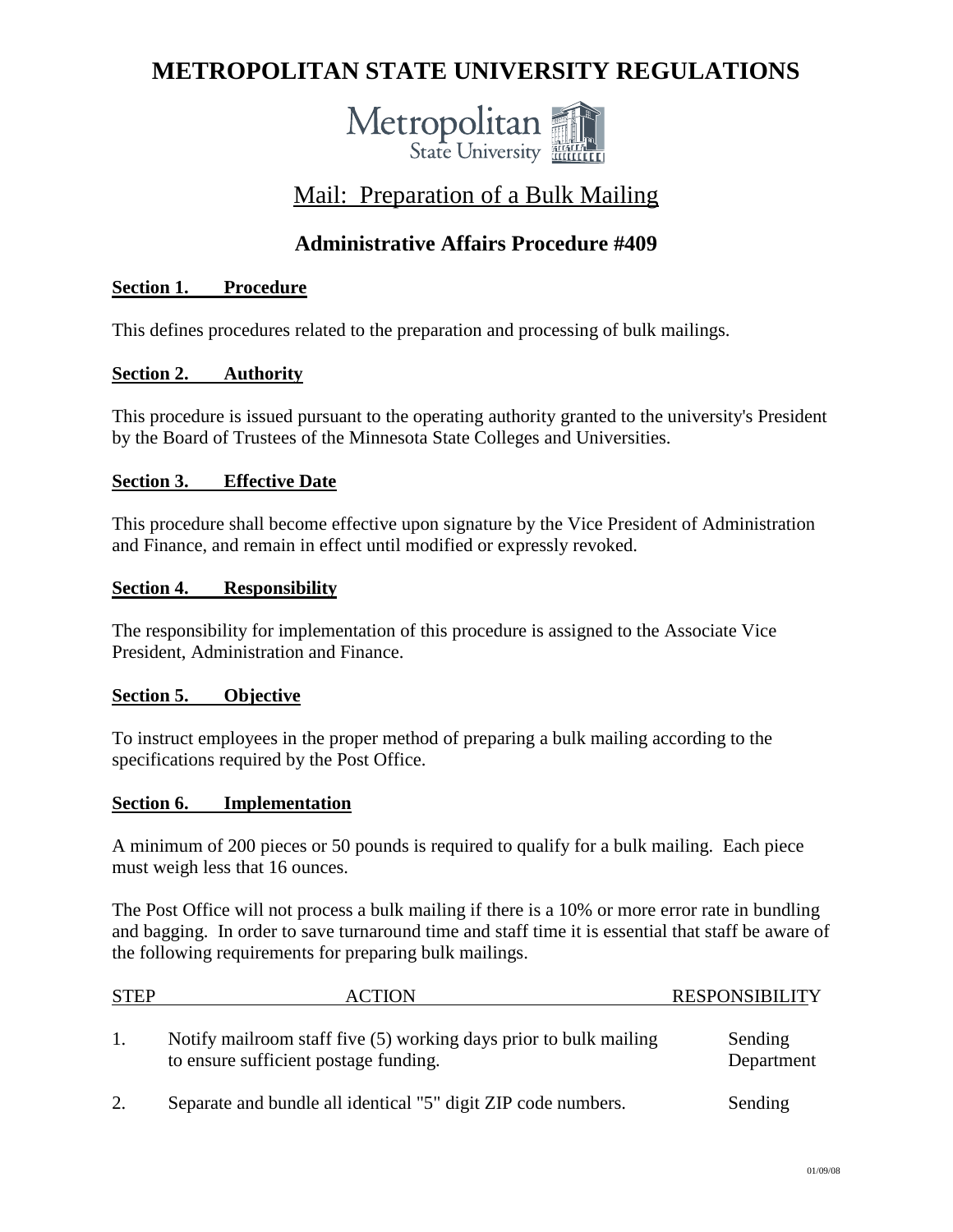|    | There must be a <i>minimum of 10 pieces</i> in each bundle. Face<br>all pieces one way and band all bundles. Apply a RED "D" label<br>(available from mailroom staff) on top piece in the lower left hand<br>corner of each bundle. This label indicates that all pieces in the<br>bundle have the same ZIP as the top piece.                                                                                                                    | Department            |
|----|--------------------------------------------------------------------------------------------------------------------------------------------------------------------------------------------------------------------------------------------------------------------------------------------------------------------------------------------------------------------------------------------------------------------------------------------------|-----------------------|
| 3. | Use a #64 rubber band on each bundle. Bundles 1-4 inches thick require<br>two rubber bands; one horizontal and one vertical. Bundles that are<br>less than one inch thick require one rubber band around the short<br>dimension of the bundle at the center.                                                                                                                                                                                     | Sending<br>Department |
| 4. | Bundle any items from step 1 which do not bear the same "5" digit<br>ZIP code into bundles with the SAME FIRST 3 DIGITS. For example:<br>all 55101s, 55106s, and 55109s may be bundled together. Band all<br>bundles and apply GREEN/ "3" label (available from mailroom staff)<br>on the top piece in the lower left hand corner. This label indicates that<br>all pieces in the bundle being with the same first three digits in the ZIP code. | Sending<br>Department |
| 5. | Sort items left to mail after completing steps 1 and 3, make as many<br>bundles (10 or more pieces) as you can, sorting to each STATE,<br>without regard to ZIP codes. Band all bundles. Apply PINK<br>"A" label (available from mailroom staff) on top piece of each bundle<br>in the lower left hand corner. This indicates all pieces are for the<br>same AREA that appears on the top piece.                                                 | Sending<br>Department |
| 6. | Bundle and band any items remaining from steps 1, 3 and 4, above,<br>should be bundled and banded as "MIXED Mail. Apply a salmon label<br>"MS" on each bundle reading "MIXED STATES".                                                                                                                                                                                                                                                            | Sending<br>Department |
| 7. | Bulk mailings, which are ready for bagging, should be presented to the<br>mailroom coordinator with a postage charge slip that gives a total count<br>of number of pieces in the mailing and indicates "Bulk Rate".                                                                                                                                                                                                                              | Sending<br>Department |

In preparing a bulk mailing using either #10 envelopes or brown kraft envelopes, do not mix in envelopes that have the bulk permit imprint with those that do not. Use one or the other, but not both.

If bulk mail is being inserted into a #10 envelope that does not have the bulk permit imprint in the upper right hand corner, the envelope flaps should be overlapped in each bundle and only one rubber band used.

If bulk mail is being inserted into a brown kraft envelope that does not have the bulk permit imprint in the upper right hand corner, the envelopes should be sealed and only one rubber band used.

For more information or to receive appropriate mail distribution labels, contact the mailroom coordinator.